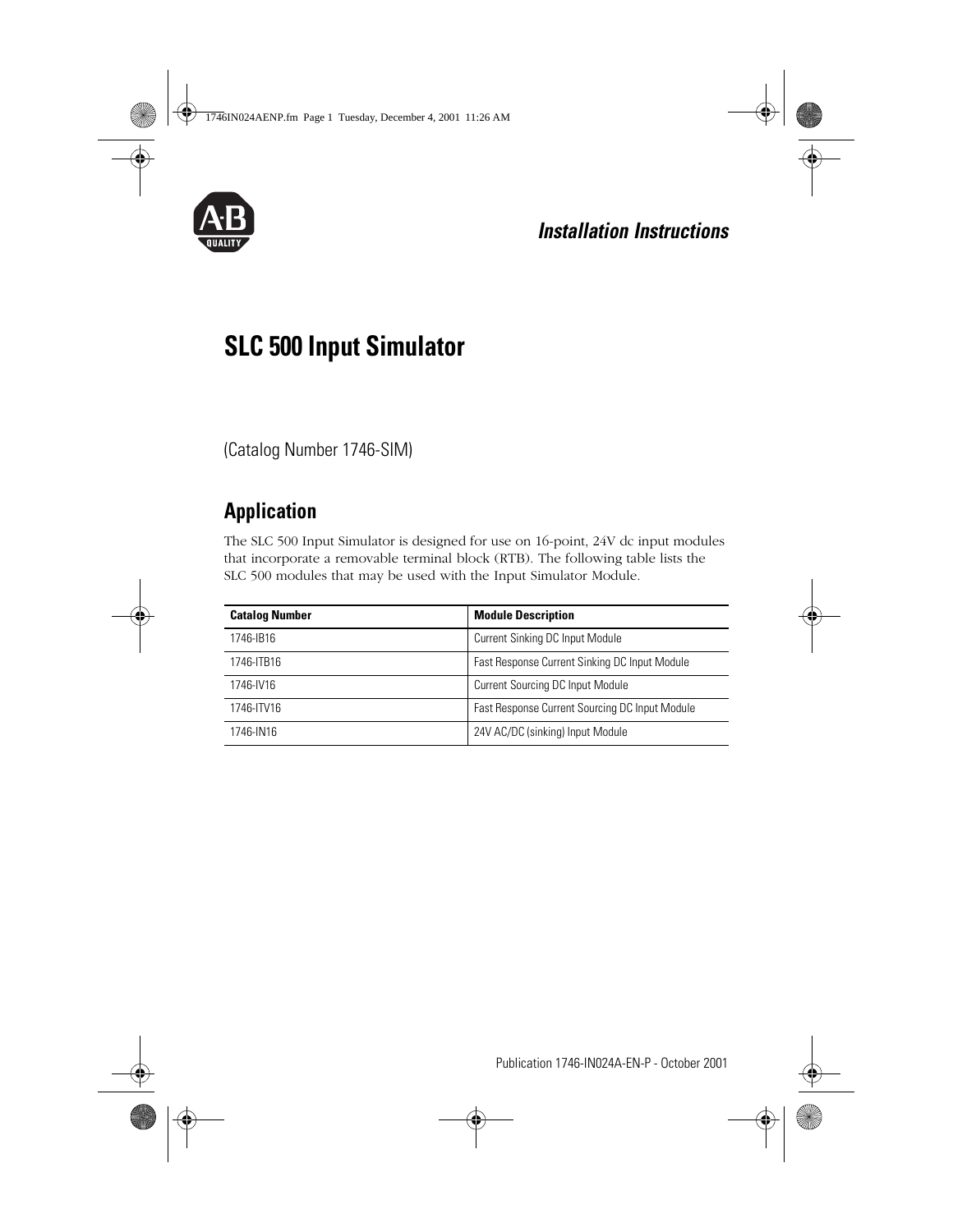#### **Installing the Input Simulator**



Installing the 1746-SIM on a module other than those listed above can damage the module and expose you to hazardous voltages.



Never install or remove RTBs (removable terminal blocks) or modules while power is applied to the SLC system.

**1.** Remove the RTB from the input module. To avoid cracking the RTB, alternate between the two release screws when loosening.

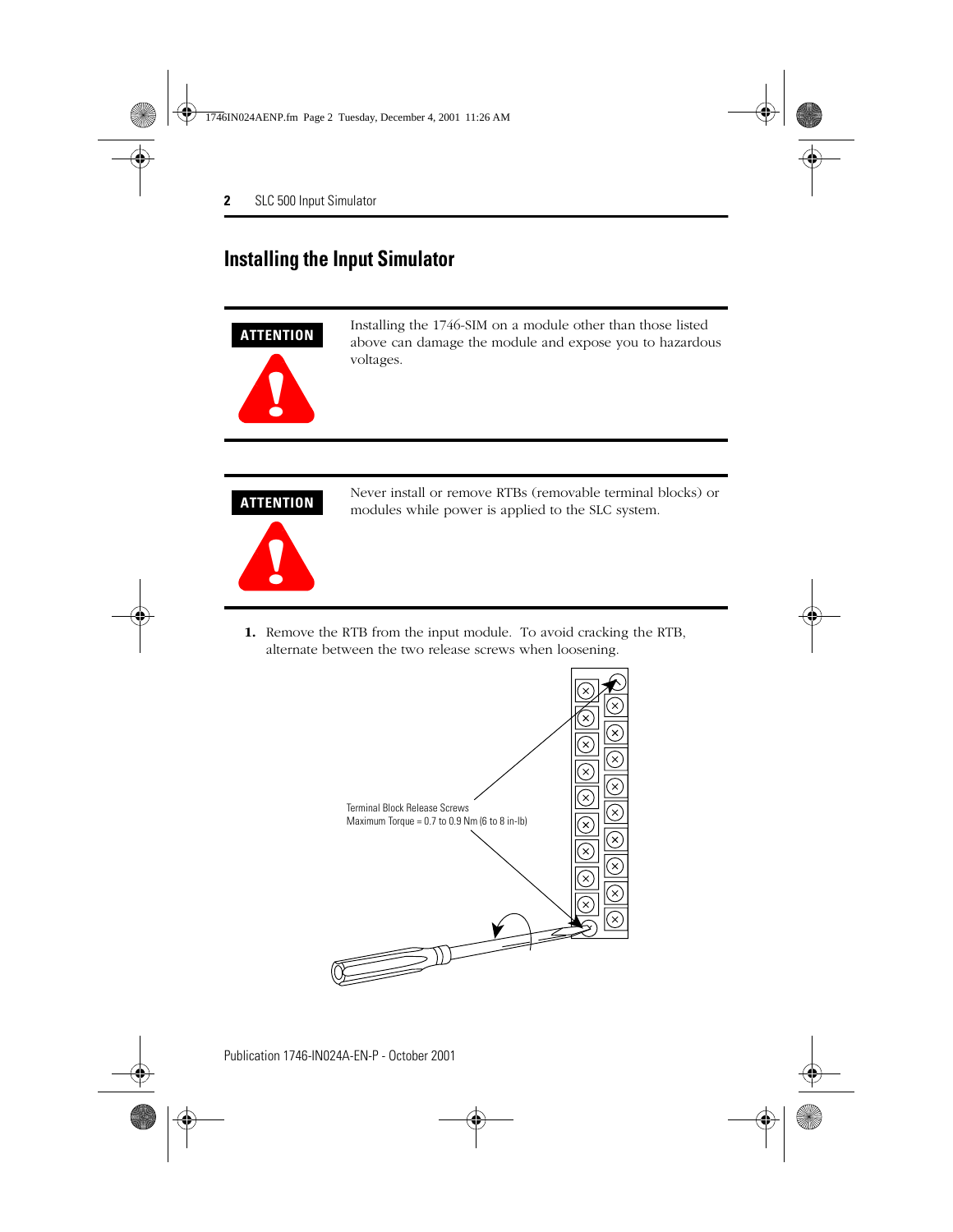**2.** Mount the 1746-SIM on the input module. Align the Input Simulator release screws with the mating connector on the module and press the Input Simulator firmly onto the connector contacts. To avoid damage to the Input Simulator connector/RTB, alternate between the two screws when tightening.



**3.** Connect the 24V dc power supply to the terminals labeled A and B as stated in the instructions on the Input Simulator. In most instances, the 24V dc user power available in the SLC 500 power supply can be used. The Input Simulator A/B terminal block is removable for convenience in making this connection.